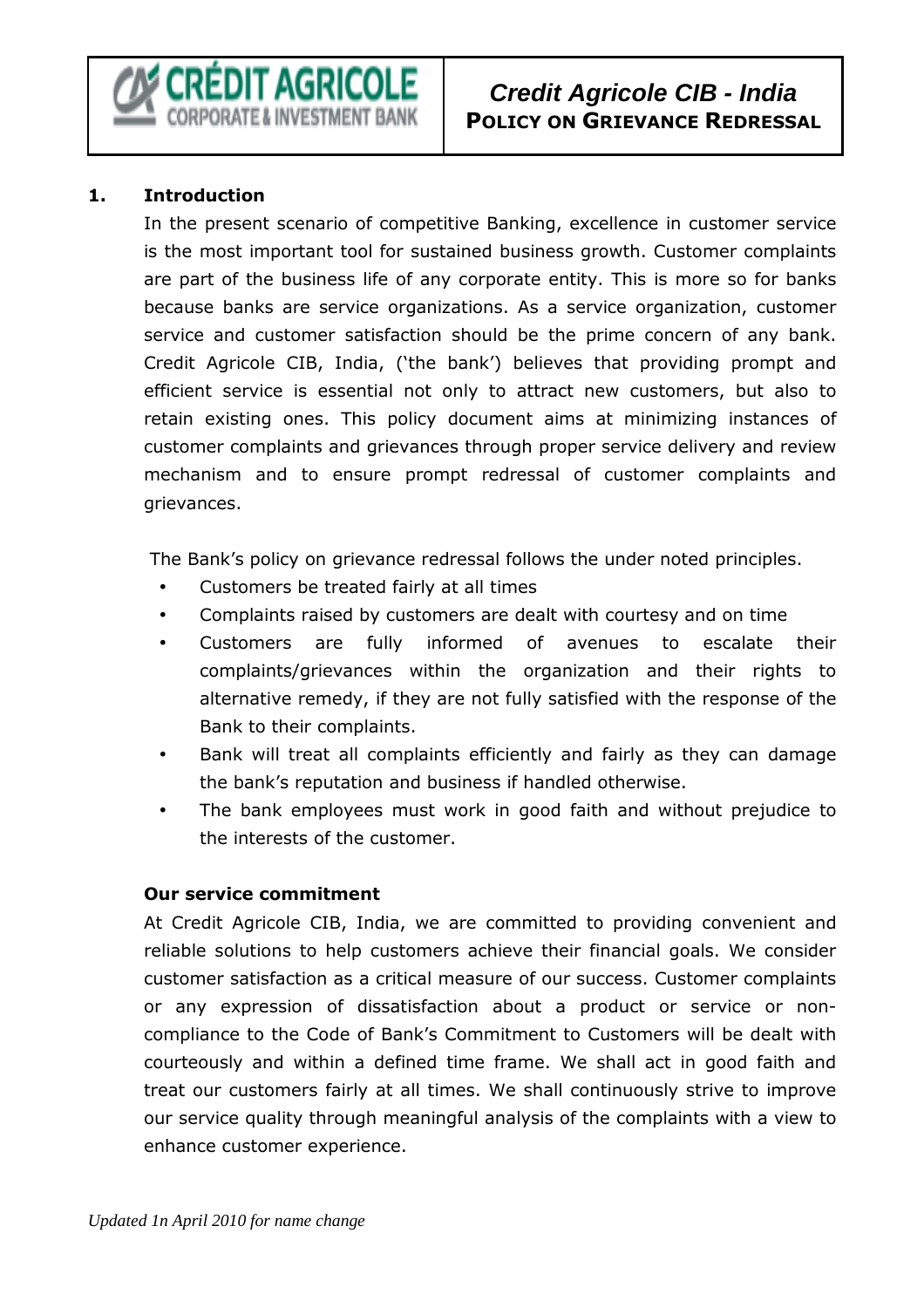CRÉDIT AGRICOLE **RPORATE & INVESTMENT BANK** 

# **Credit Agricole CIB - India POLICY ON GRIEVANCE REDRESSAL**

### **1.1 CREATING AWARENESS:**

Customers will be given information regarding the following:

- Process for filing of complaint;
- Process for escalation of complaint to a higher authority in the Bank in case of delayed or unsatisfactory response;
- Their rights to alternative remedy in case of dissatisfaction with Bank's response to their complaint.
- Appropriate displays will be put up at branches giving the above information.
- All employees of the Bank will be trained to handle customer complaints and be fully aware of the Bank's policy and process with regard to grievance redressal.

### **2. Internal Machinery to handle Customer complaints/ grievances**

### **2.1 Channels of complaints**

Customers can give his complaint in writing, orally or over telephone. Customers can write to the Bank at "Hoechst House, 11th, 12th, 14<sup>th</sup> Floor, Nariman Point, Mumbai 400 021." Customers can also register their grievances by submitting a duly filed in 'Grievance Redress Form' as specified in Annexure I to this policy. In case of a visit to the Branch, customers can approach any branch and speak to Relationship Manager (RM) for resolution of their issues.

#### **2.2 Customer Service Committee**

As per requirements, a Customer Service Committee is constituted at the Apex level, to address issues like, interalia,

- implementation of commitments in the Code of Bank's Commitments to Customers
- consider unresolved complaints/grievances referred to it by functional heads responsible for redressal and offer their advice
- formulation of deposit policy for the Bank,
- establishment of product approval process,
- operation of deceased depositor's accounts,
- survey of depositor satisfaction,
- examination of any other issues having a bearing on the quality of customer service rendered,
- placing status of all outstanding awards issued by Banking Ombudsmen,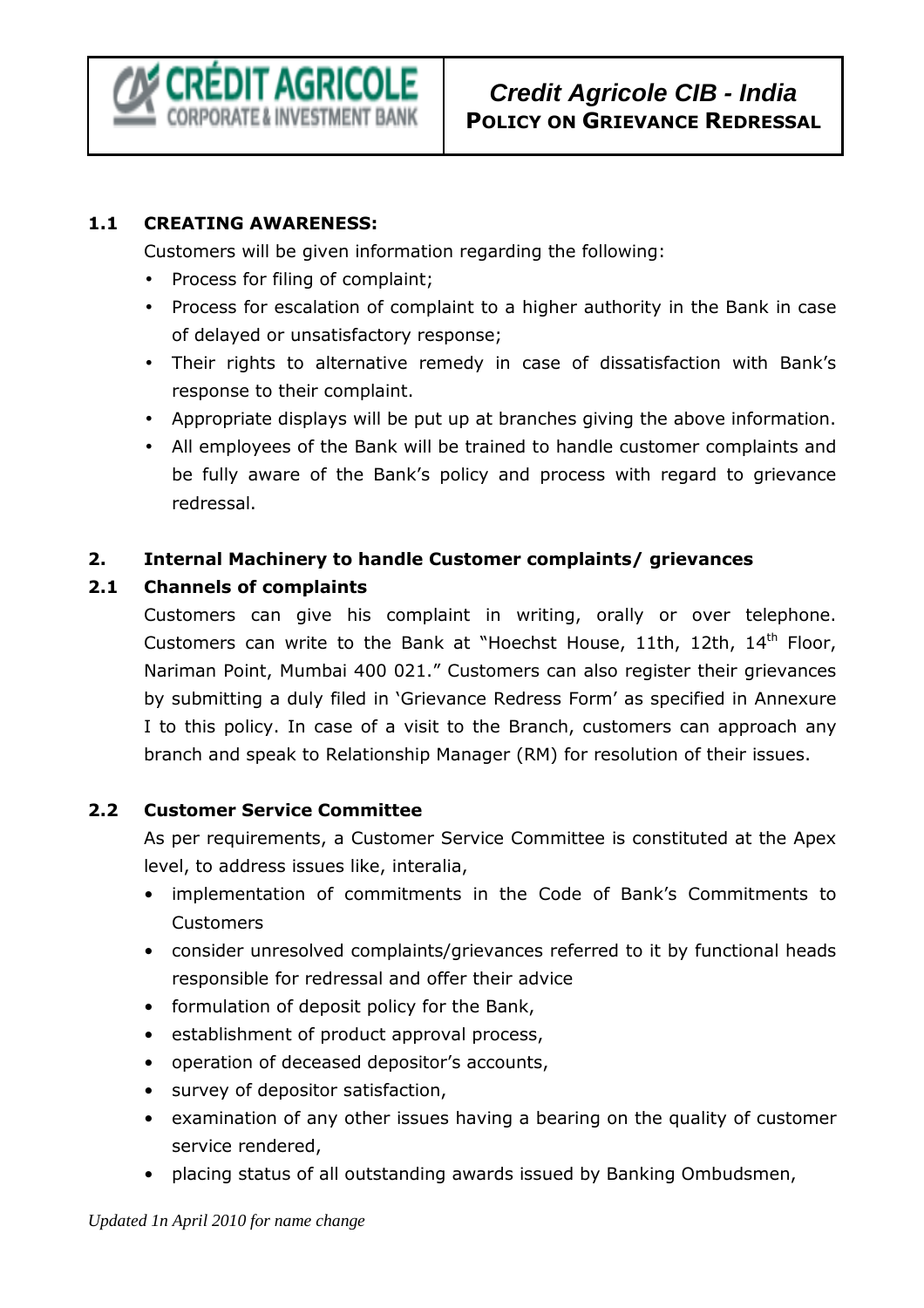

• placing the review of the policy pertaining to customers of the Bank.

Credit Agricole CIB, India, has formed a Customer Service Committee consisting of

- 1. Senior County Officer, Chairman
- 2. Chief Operating Officer, Member
- 3. Head Corporate Coverage, Member -
- 4. Head Mumbai Liaison Back Office, Member
- 5. Head Compliance, Member

When required, senior executives of the Bank from the branches and from the head office will also be invited for attending the meetings of the Committee. Besides the Committee would also, from time to time, invite clients to participate in their meeting so at to invite inputs, feed back/ suggestions for improvement in customer service and understand their concerns, if any.

#### **2.3 Nodal Officer to handle complaints and grievances**

A Nodal Officer of the rank of Head - Compliance (or its equivalent) will be responsible for the implementation of this policy and complaints handling for the entire Bank. As stated above, customers can register their grievances by submitting a duly filed in Grievance Redress Form' as specified in Annexure I to this policy. Alternatively, a complaint registers is kept at the main desk of every branch so as to make it possible for the customers to enter their complaints. Every complaint received shall be acknowledged and an acknowledged slip shall be given to the customer immediately at the time of noting the complaint. In case complaints are received through letters, the Nodal Officer shall inform the customer by post of having received the complaint. In cases where, complaints are not redressed within one month, the Nodal Officer will forward a copy of the same to the concerned Nodal Officer under the Banking Ombudsman Scheme and keep him updated regarding the status of the complaint. Besides, on redressal of the complaint, the final letter sent to the customer, will indicate that the complainant can also approach the concerned Banking Ombudsman.

#### **3. Mandatory display requirements**

The following is made available at the every branch of the Bank –

- Appropriate arrangement for receiving complaints and suggestions.
- The name, address and contact number of Nodal Officer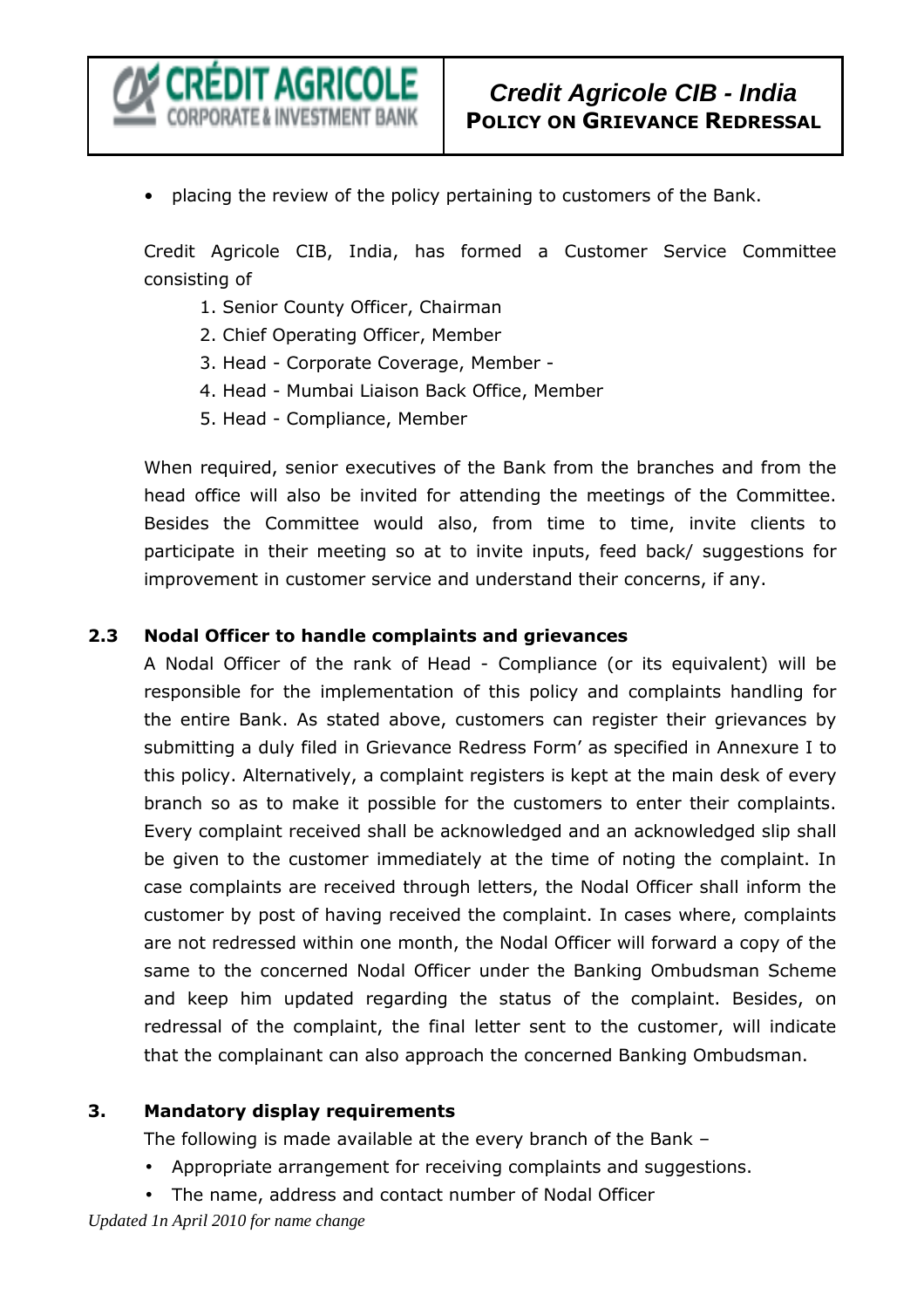

# **Credit Agricole CIB - India POLICY ON GRIEVANCE REDRESSAL**

- Contact details of Banking Ombudsman of the area
- Code of bank's commitments to customers/Fair Practice code

#### **4. Resolution of Grievances**

The Nodal Officer is responsible for the resolution of complaints/grievances in respect of customer's service by the Bank and its branch. He is responsible for ensuring closure of all complaints received at the Bank and its branches. It is his foremost duty to see that the complaint should be resolved completely to the customer's satisfaction and if the customer is not satisfied, then he will provide with alternate avenues to escalate the issue. Further, willful defaulters, who feel that they have been wrongfully classified as a willful defaulter, can also register his/her/their grievance with the Nodal Officer for redressal.

#### **4.1 Time frame for resolving complaints**

We believe that swift resolution of complaints will give us a distinct competitive advantage. It is our endeavor to resolve complaints within 15 working days. Should it take more than 10 working days to resolve a complaint, customers will be sent an interim response intimating the expected date of resolution. In the event the customer does not receive any response within one month from the date the Bank first received your representation, or if the customer is dissatisfied with the response given by the Bank, the customer may write to the Banking Ombudsman, a statutory body appointed by the Reserve Bank of India under its Banking Ombudsman Scheme 2006, to look into the provision of satisfactory service by Banks.

#### **5. Sensitizing operating staff on handling complaints**

The Nodal Officer is responsible for training staff for handling complaints and informing of the changes in regulatory requirements. Also, the Nodal Officer has the responsibility to ensure that internal machinery for handling complaints/grievances operates smoothly and efficiently at all levels.

Mumbai Date –March 15, 2010